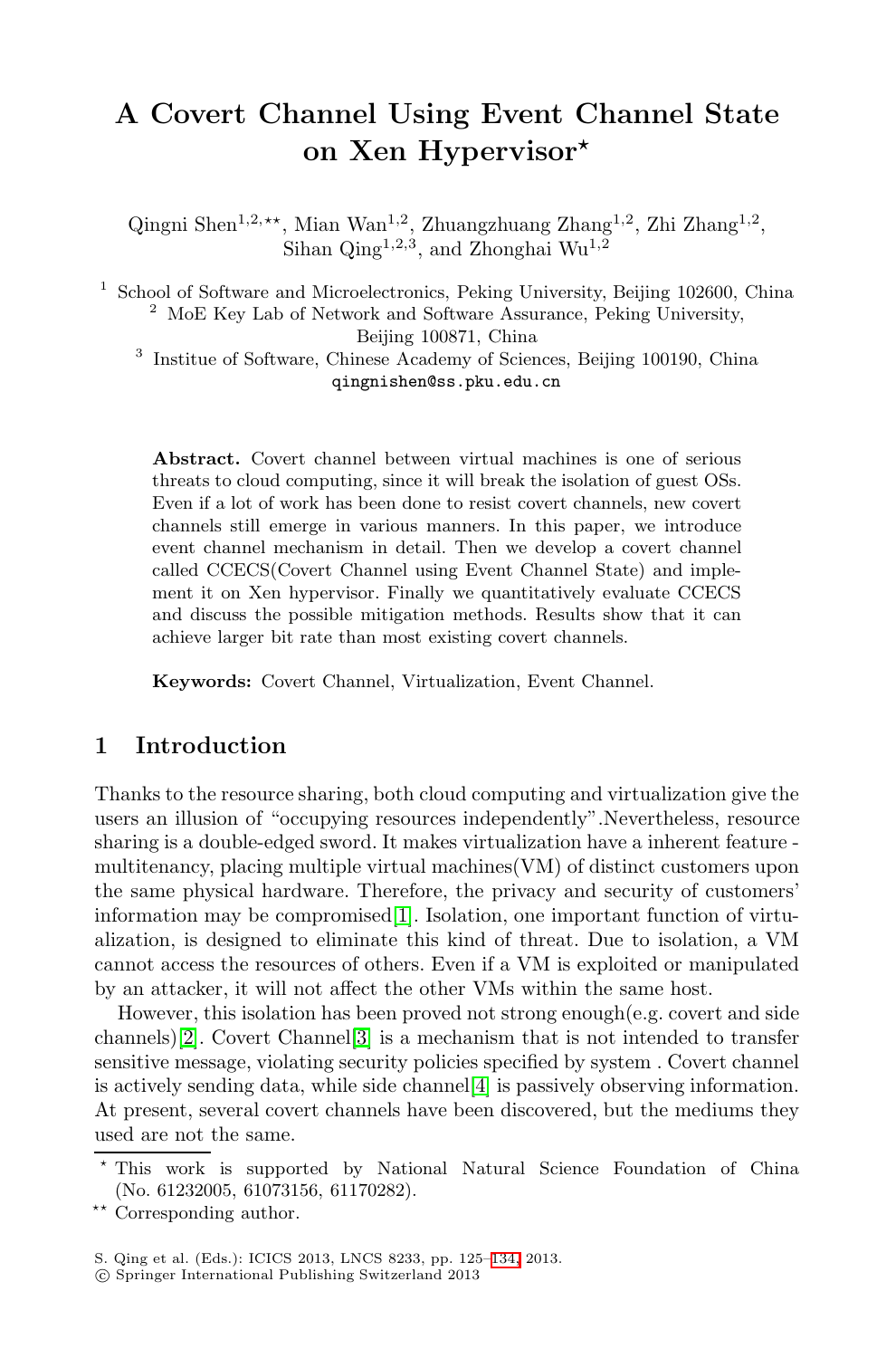126 Q. Shen et al.

Ristenpart et al. [5] first exposed cloud computing to covert channel attacks. They had implemented an L2 cache covert channel [in](#page-9-3) Amazon EC2. The bit rate of it was j[ust](#page-9-4) 0[.2 b](#page-9-5)ps(bit-per-secon[d\),](#page-9-6) a mere fra[ctio](#page-9-7)n above the minimum standard of 0.1 bps [3]. Xu et al. [6] refined the communication model of L2 Cache Covert Channel and the channel arrived at considerably higher bandwidth(3.20 bps) in EC2. On the basis of previous work, Wu et al. [7] redesigned the data transmission scheme and exploited the memory bus as medium. At last, their new covert channel achieved a transmission rate of 107 plus or minius 39 bps in EC2, and 700bps in house. Except for covert channels using CPU cache, there were some other covert channels using other resource(such as CPU load [8], core alternation [9], sharing memory [10],[11], *mfn2pfn* table [12], network [13]) as medium. None of the covert channel above had considered event channel as a vehicle. In fact, the channel via event channel states is feasible and even more dangerous than most of the covert channels in virtualized environment.

In this paper, we analyze the event channel mechanism in Xen and develop a reliable covert channel to transfer information between two virtual machines. We verify the feasibility and effectiveness of the covert channel using event channel state(CCECS) for [dat](#page-9-8)a leakage through a set of experiments. The bandwidth can achieve about 13Kbps. Then we discuss the method to mitigate the threat.

## **2 Background**

Xen is an open-source VMM(Virtual Machine Monitor), also called *hypervisor* [14], that widely used in the cloud computing industry. For example, Amazon's EC2 (Elastic Compute Cloud)[15] adopts Xen as its virtualization technology. It is a software layer that sits between the host hardware and the VMs(Virtual Machine). It partitions hardware resources and offers them to the VM as virtual resource. Aside from that, it also controls access to I/O devices.

In Xen, VMs is also called *domains*. When Xen boots, it first create a special domain called Dom0, which has elevated privileges. It helps Xen to create, destroy, configure, migrate, save and restore VMs, and controls VM's access to I/O devices.

DomU, VMs created by Dom0, is more restrictive. Since Xen is a kind of paravirtualization, DomU cannot perform any privileged operations. For instance, instead of accessing the devices directly, DomU has to transmit device request through the front-end driver to the back-end driver in Dom0. Then Dom0 access the real devices as an agent. Unlike Dom0, users can have an arbitrary number of domU guests.

As a hypervisor, Xen has to track and control the running situation of each domain. And in some cases such as migration, communication between domains is necessary. Xen hypervisor offers 3 communication mechanisms. They are hypercall, sharing memory and event channel. Since our channel uses event channel, thus we will just introduce event channel mechanism in next section.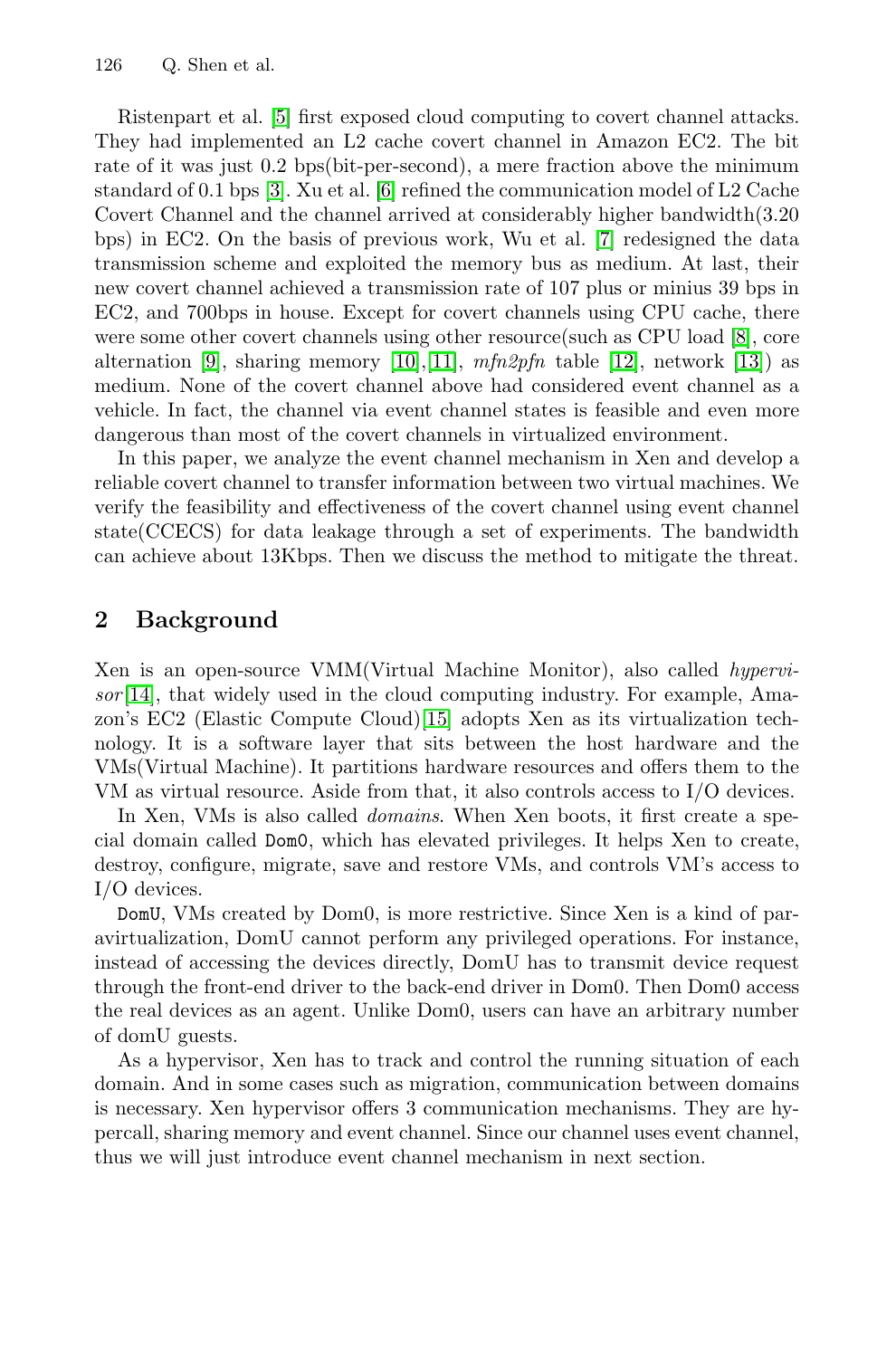#### **2.1 Event Channel Mechanism in Xen**

*Event channel* is an asynchronous notifications mechanism within Xen. Event channels cooperate with ring buffers in shared memory pages to accomplish the message transmission between the front and back ends of split device drivers. In Xen, events are notifications that are delivered from hypervisor to domains, or between domains. Each event's content is one bit of information that indicates its occurrence. Events can divide into 4 categories: *physical IRQ*, *virtual IRQ(VIRQ)*, *interprocessor interrupts(IPIs)*, *interdomain events*. Physical IRQ is used for the communicating with hardware. Guest in Dom0 or domain that is authorized to access device will set up physical IRQs to event channel mapping for diverse devices. Because of its paravirtualization, this is done by a hypercall instead of BIOS calls. Virtual IRQs resemble physical IRQs, but are related to virtual devices. Interdomain events involve two domains and include two stages. First, Domain A allocates a new event channel(port) as an unbound channel and grants Domain B with the permission to bind to it. Then, Domain B allocates a new channel and binds it to the remote domain(Domain A)'s port. When the connection is built, either domain can send an event to the local port. Moreover, the connection is duplex. The fourth kind of events, the interprocessor interrupts, are equivalent to *intradomain events*. It can be viewed as a special case of interdomain events where both local and remote domain are the same one. It can be used to communicate between vCPUs in the same guest.

In Xen, every domain can own its own event channels. when a event channel is allocated, a port is used to identify the channel. Besides port, a event channel has some other attributes, mainly including the state and other variables related to certain state. All the possible states of event channels is listed in Table 1.

| State Constant      | Status Constant                                                  | Comments                  |
|---------------------|------------------------------------------------------------------|---------------------------|
| <b>ECS FREE</b>     | EVTCHNSTAT_closed                                                | Not in use now            |
| <b>ECS_RESERVED</b> | EVTCHNSTAT_closed                                                | Not in use now            |
| <b>ECS_UNBOUND</b>  | EVTCHNSTAT_unbound                                               | Waiting inter-dom connect |
|                     | ECS_INTERDOMAIN EVTCHNSTAT_interdomain Connected to a remote Dom |                           |
| ECS_PIRQ            | EVTCHNSTAT_pirq                                                  | Bound to a physical IRQ   |
| <b>ECS_VIRQ</b>     | EVTCHNSTAT_virq                                                  | Bound to a virtual IRQ    |
| ECS_IPI             | EVTCHNSTAT_ipi                                                   | Bound for IPC             |

**Table 1.** States and Statuses of Event Channels

Like other operations of event channels, building interdomain event channels is done by calling the hypercall HYPERVISOR event channel op. When DomA wants to communicate with DomB, DomB initially acquires an unbound event channel by calling the operation "EVTCHNOP alloc unbound" in the hypercall. During the allocating, its state is set as ECS UNBOUND. And its port is stored in XenStore where DomA can consult. Besides, the channel creator specifies which domain is authorized to bind to it. Next, DomA will also obtain an allocated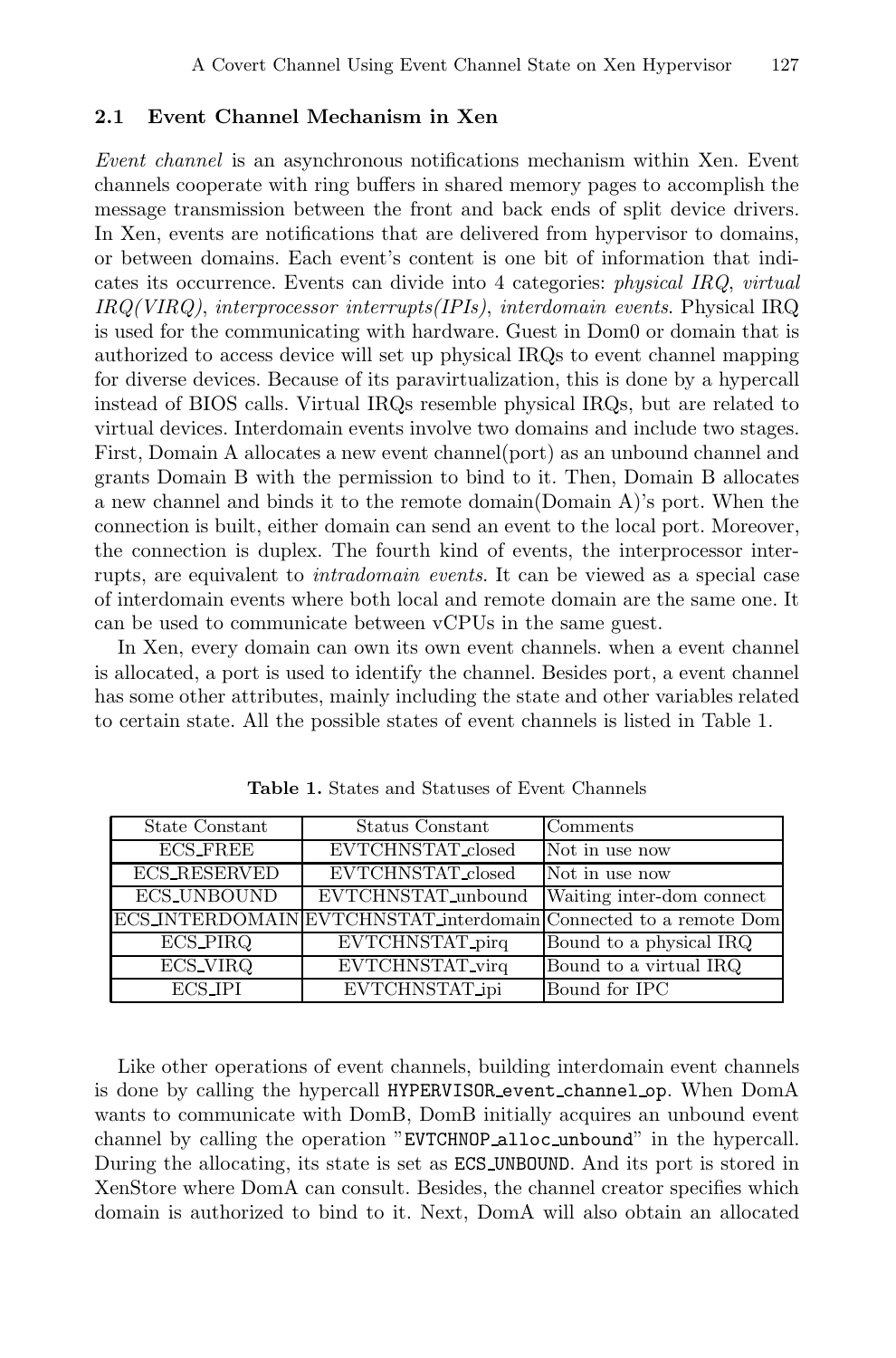channel. After that, DomA accesses XenStore and retrieves the port number, then binds itself by calling the operation "EVTCHNOP bind interdomain" in the hypercall. Then the two event channels will constitute a duplex connection. If Dom A wants to send events to Dom B, it will just send them to local event channel. Both channels' state changes to ECS INTERDOMAIN. Either of the channels has *remote\_dom* and *remote\_port* attributes pointing to each other.

As long as interdomain communication is complete, either domain can close its own event channel. Specifically, DomA decides to close its channel by calling the operation "EVTCHNOP close" in the hypercall. During the closing process, DomB's event channel's state restores as **ECS\_UNBOUND**. Moreover, DomA's state alters as ECS FREE. The state change of event channel during a connection life cycle between DomA and DomB is described in figure 1.



**Fig. 1.** State Change of Event Channel during Connection Life Cycle

During the use of event channels, it might be necessary to retrieve the state of them. However, the *state* variable cannot be accessed by guests directly. Guests have to inquire the *status* by calling the operation "EVTCHNOP\_status" in the hypercall. From Table 1, we can see the differences between state and status.

# **3 Covert Channel Using Event Channel State**

# **3.1 Threat Scenario**

In a host of cloud environment where Xen is installed, any domain may store some sensitive information such as the user's password and identity information. We assume that an attacker is capable of injecting a spyware such as Trojan into the guest in a domain. According to the isolation between domains, other domains do not have the ability to access it or eavesdrop it. Thus, the user or the VMM administrator usually adopts network traffic monitoring software that monitor how the data stream transmit, specific-configured firewall or IDS(Intrusion Detection Systems) that inspect the data packets transport in the network, VPN(Virtual Private Network)that encrypts the data, to prevent data leakage. Since the presence of these facilities, the spyware could not send the sensitive data through Internet. Once there is abnormal data stream sent to outside, the VMM administrator will notice or receive an alert. However, we find that there is still a special information transmission path the attacker can make use of. In our scenario, this domain owns sensitive information is called *Sender Domain*. Like the normal users, the spyware owner can rent(having not controlled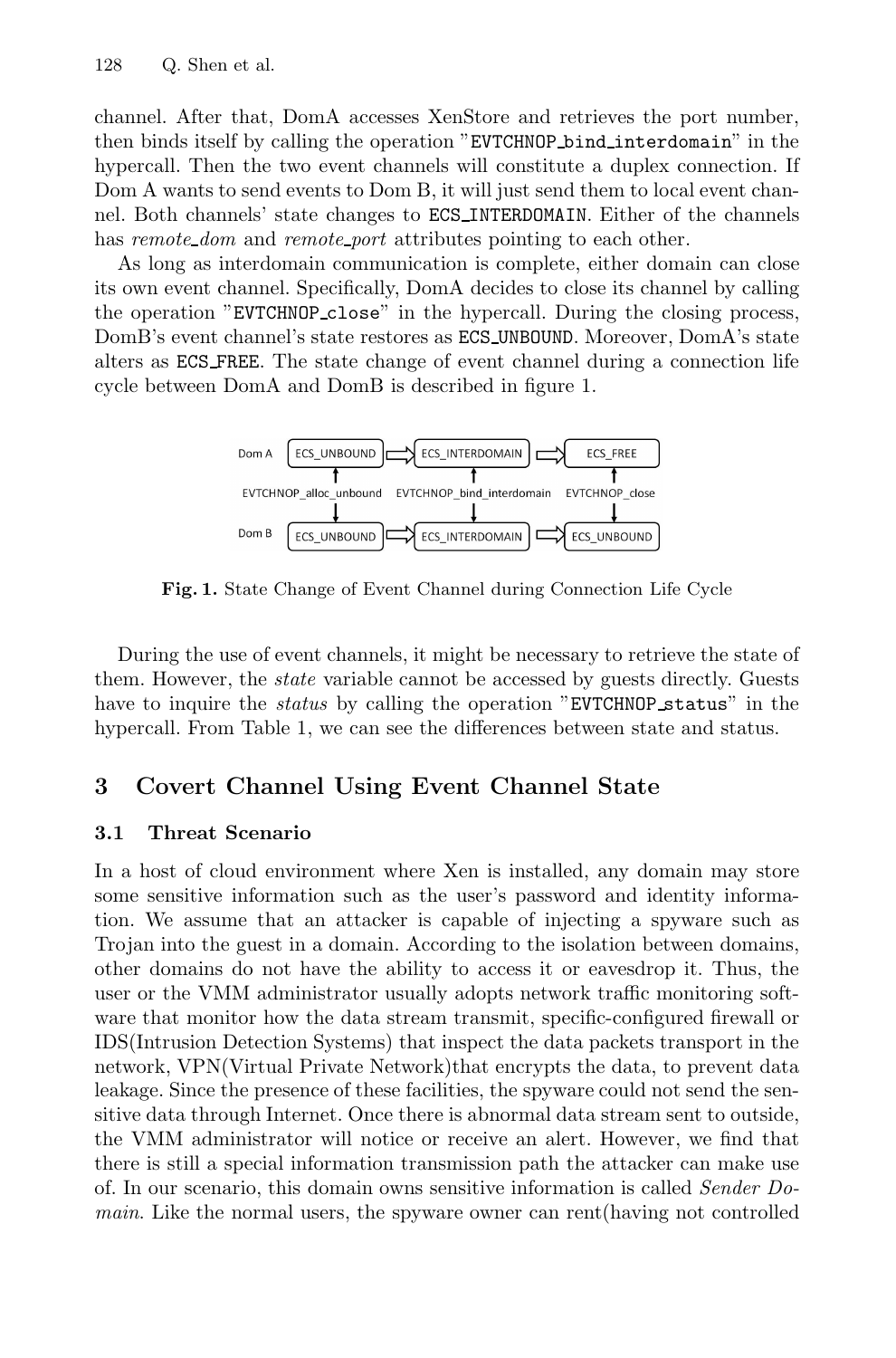Dom0) or create(having controlled Dom0) a domain beside the *Sender Domain* on the same hypervisor, that is to say, co-resident with the *Sender Domain*. We presume the co-residence is always possible[16]. In most cases, *Receiver Domain* is controlled by the attacker, so it doesn't enable the additional facilities like *Sender Domain*. The spyware in *Sender Domain* sends user's private or secret information to an unrecognized covert channel(e.g. CCECS, covert channel using event channel state), through which a program in *Receiver Domain* can acquire the data and send it to the attacker's host through Internet.

#### **3.2 A New Kind of Covert Channel**



**Fig. 2.** Structure of CCECS

As depicted in Figure 2, the new CCECS(Covert Channel using Event Channel State) is different from duplex interdomain event channel(see section 2.2).

According to the event channel mechanism mentioned above, the sender process runs a spyware program in the *sender domain* which can read the sensitive information that attackers are interested in. But the receiver process in the *receiver domain* of the attacker is not granted to share the secrets, though the event channel is permitted between guests. In order to construct the CCECS, the sender process would send sensitive information by building or closing interdomain event channel connection to local end of the connection, which will change the state of local end. Meanwhile, the receiving end of the connection could change its state synchronously. So the receiver process could acquire the secrets by recognizing the changes of the local end's state(see figure 1).This covert channel exists between guests independently of the domain(dom0 or domU).

# **3.3 Request Hypercall from DomU**

In most cases, OS kernel runs in Ring 1 can use the hypercall services directly. However, the guest application running in Ring 3 may need to request hypercalls.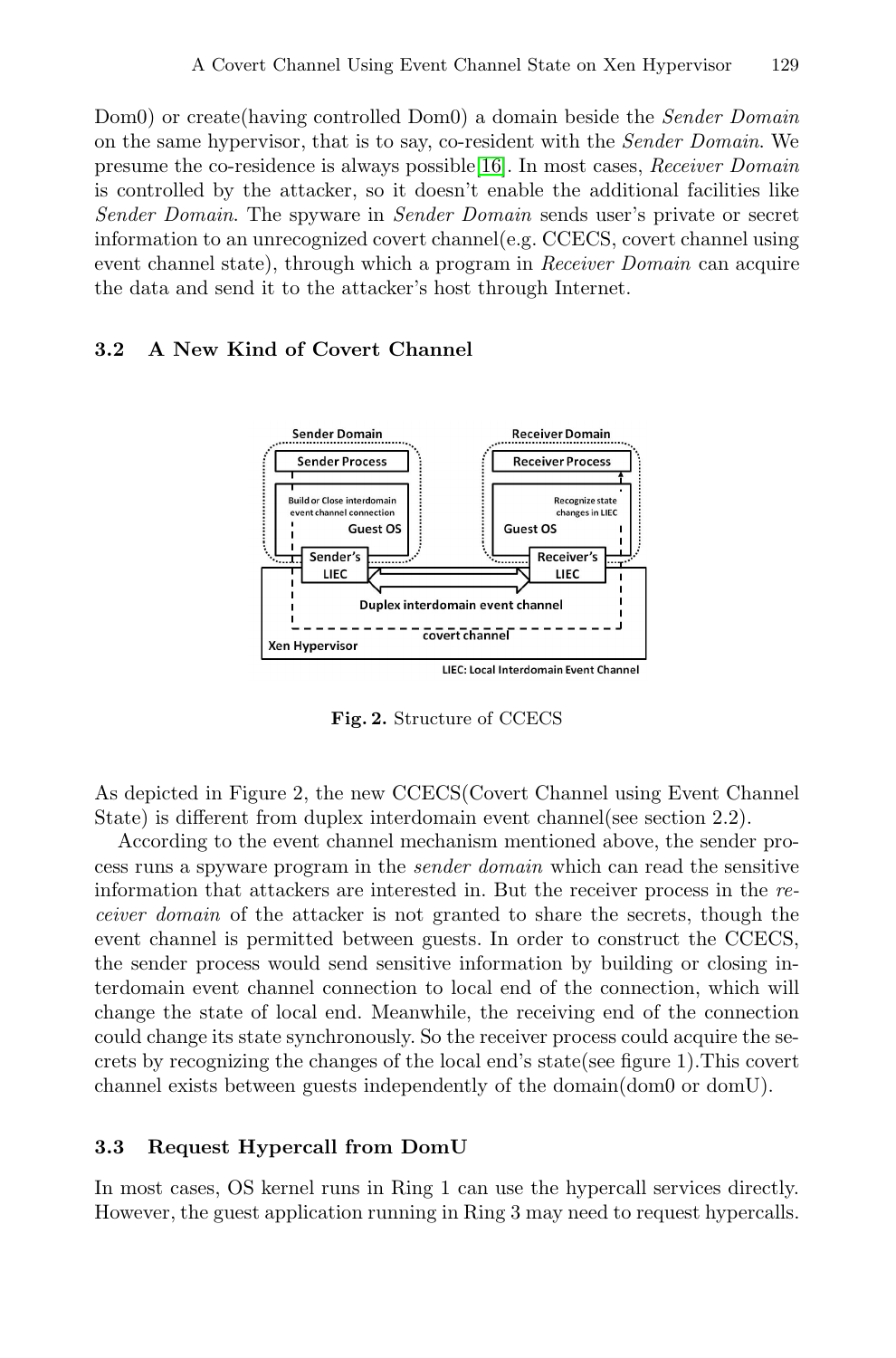130 Q. Shen et al.

Fortunately, Xen kernel offers a privileged command driver /proc/xen/privcmd<sup>1</sup> to invoke hypercalls. Applications in user space can request hypercalls by calling *ioctl* function with necessary parameters. Thus, it is feasible for process in DomU to operate event channels.

#### **3.4 Communication Protocol**

In this section, we describe the communication protocol of CCECS. The sender and the receiver need to act in a synchronized manner. Therefore, both processes must synchronize the timing of communication before sending bit-streams. When an interdomain connection is constituted by calling hypercall, both end's state is ECS INTERDOMAIN. When one end closes, remote end is set to ECS UNBOUND and its own state is ECS FREE. After analyzing the source code of Xen, we know that the state-setting instructions are separated by a few lines of instructions. Thus, in terms of the powerful computing capability of host CPUs, the time interval is so short that it is negligible. Once the sender end's state changes, the receiver's alters correspondingly. We can see the process in Figure 3.



**Fig. 3.** Communication Protocol of CCECS

**Initial Synchronization Phase.** In Figure 3, the initial synchronization phase shows our timing setting for the sender and receiver. Because building interdomain event channel is done by hypercall, so it takes longer time than normal function calls, which execution time is about 1s. Empirically, we let the receiver dectect its own state every ns(e.g. 3s) to ensure that the synchronization request from the sender is always not missed. And we let the sender wait  $(n+1)s(e.g. 4s)$  before sending data to ensure enough time to switch receiver's console to the process of receiving data. During the phase, it includes three operations in order: First, the receiver domain should request an event channel and let the sender domain be its remote end, and then its initial state is

The driver have been re-engineered as  $/$ dev/xen/privcmd since the Linux 3.3 was released.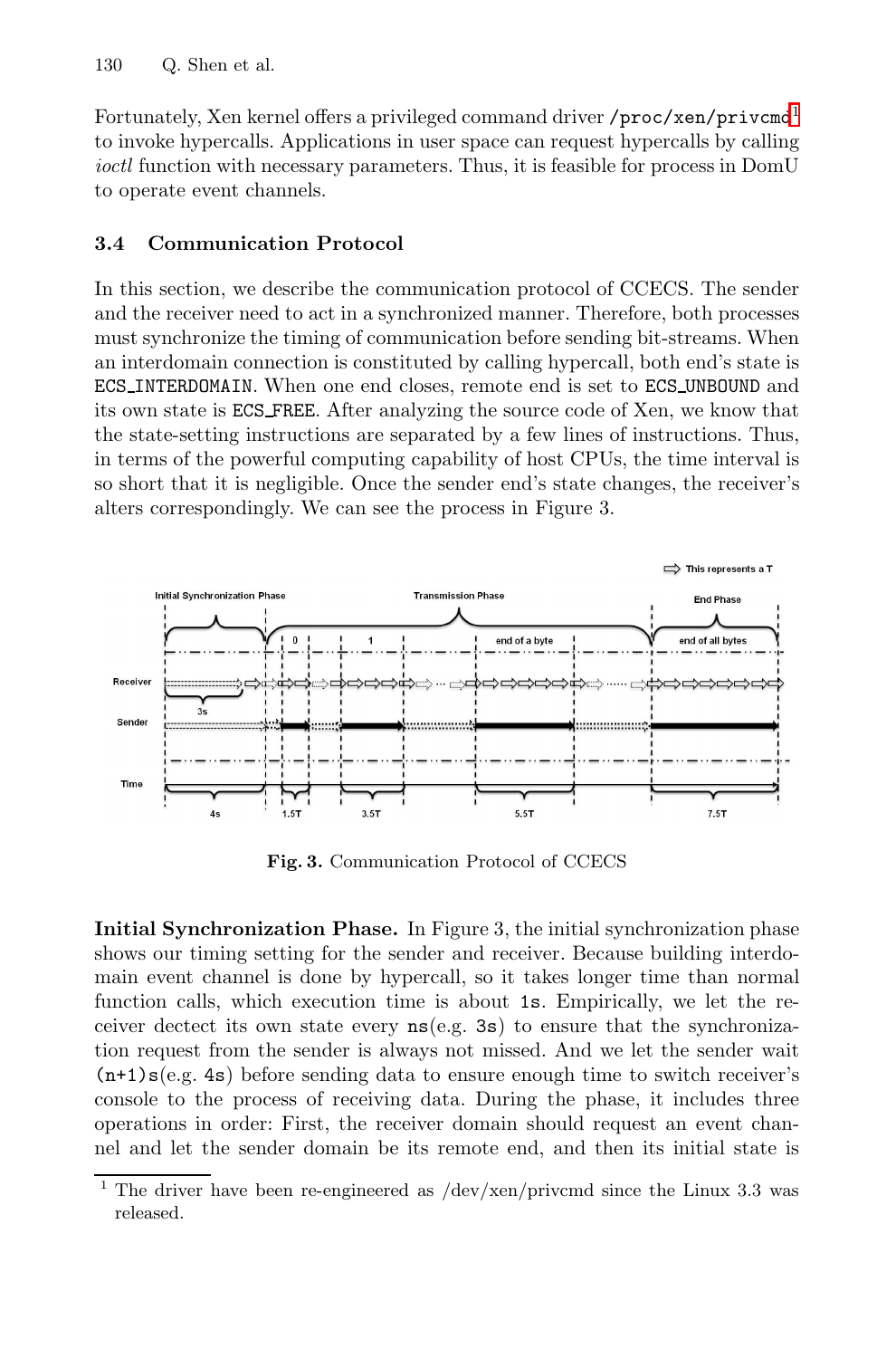ECS UNBOUND,that is the EVTCHNSTAT unbound for the process in the end. Second, the sender should request a event channel for the interdomain connection with the remote end of receiver domain. When the new event channel is allocated, it will retrieve the remote port number and bind itself to the local port. Once the binding is finished, both end's state becomes ECS INTERDOMAIN, that is the EVTCHNSTAT interdomain for the processes in both ends. Third, the receiver would check whether the state of its local event channel is EVTCHNSTAT interdomain. If that is the case, it indicates both ends share the same timing of the following operations and the transimission phase starts out.

**Transmission Phase.** After synchronization, the sender and receiver enter the communication phase, in which they communicate  $\delta n(n \geq 1)$  bits information. To stimulate the common situation, the transmission includes file operations. Apart from that, to be flexible, we let both entities share a value  $T(T)$  $\mu$ s is configured by an attacker, we test some minimal value of T in section 4). The protocol require a short timespan to convey one bit. The timespan is determined by how long some state of event channel lasts. As long as the local end does the operation EVTCHOP close(or EVTCHOP bind interdomain) of HYPERVISOR event channel op succesfully, it means the sender has sent the bit data  $1'$ (or  $'0'$ ). Meanwhile, if sending bit  $'0'$ , the sender suspends its process for 1.5T  $\mu$ s, which is more than 1 time but less than 2 times of T. Otherwise, if sending bit '1', the sender suspends its process for  $3.5T$   $\mu$ s, which is more than 3 times but less than 4 times of T. We let the receiver measure the state of local event channel every  $T \mu s$ . If the detected times is 1(supposing the previous state has emerged) or 2 for the "EVTCHNSTAT\_interdomain" state, it receives bit '0'. If the detected times is 3 or 4 for the "EVTCHNSTAT UNBOUND" state, it receives bit '1'. Thus, during the transmission phase, no extra waiting time or synchronization time is needed between two bit-sending.

To observe the transmission result more directly, we collects the bits and combine them into text printed on the console. Thus, when the sender finishes the transmission of one byte, we let it suspend 5.5T *µ*s, which is more than 5 time but less than 6 times of T. Afterwards the receiver will detect one state more than 4 times. If the condition is met, the receiver will print the 1 byte data.

**End Phase.** When communication of all bits finishes, the sender simply stops changing the state of the event channel without doing extra operations. Considering recycling the event channel resources, if the channel is not closed, the sender closes the channel and last the state for 7.5T. Afterward, the receiver will detect the state more than 6 times. And they end the data communication. After that, if both entities try to communicate more information, they have to resume from the initial synchronization phase.

# **4 Evaluation**

Our experimental platform is a HP Compaq 8100 Elite CMT PC with an Intel Core i7-870 running at 2.93 GHz and We use Xen version 4.1.1 as the base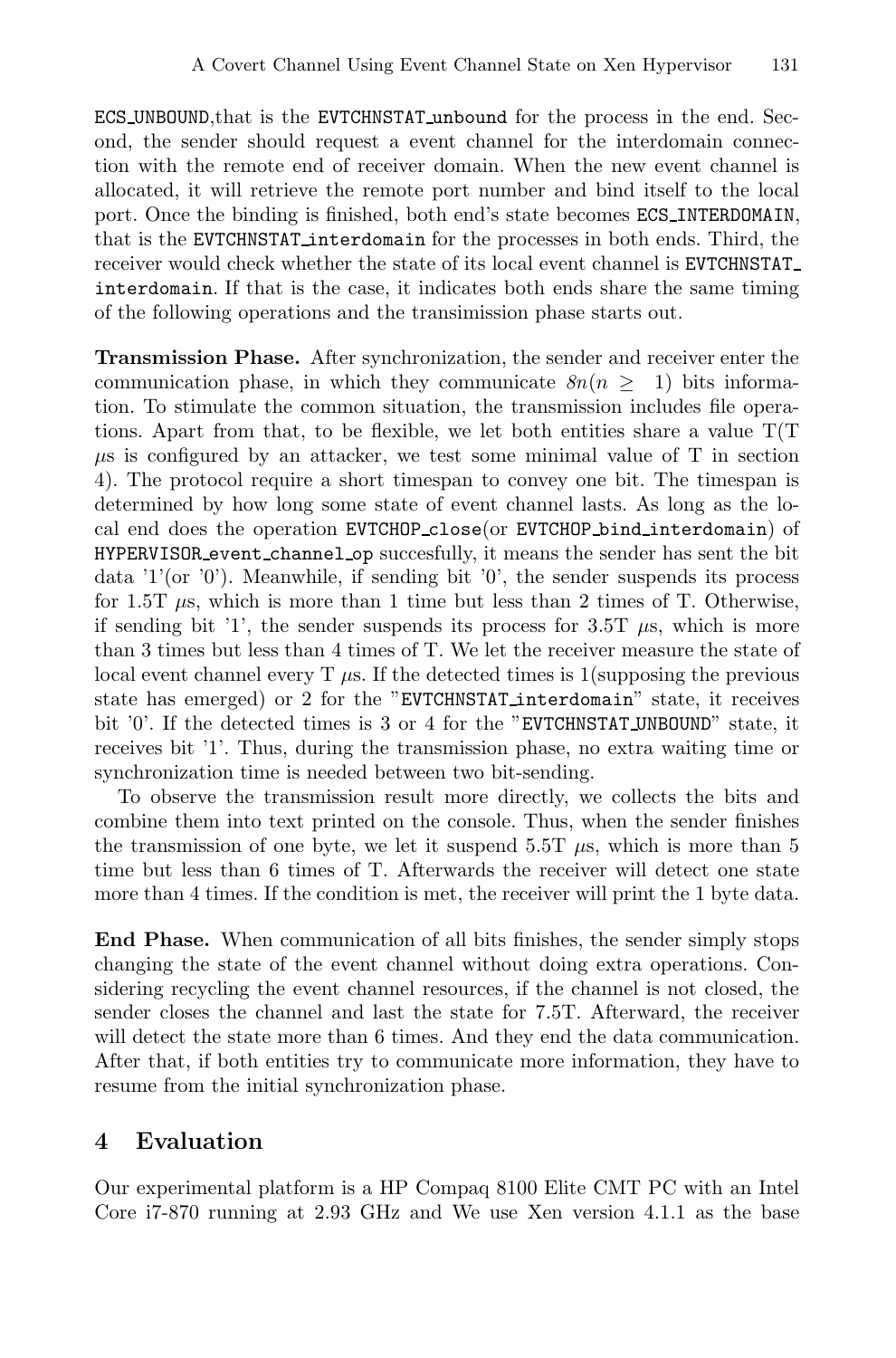hypervisor. The domain0 in Xen's terminology runs 32-bit Ubuntu 12.04.2 Linux and the two guest domains(DomUs) that make use of the covert channel run para-virtualized 32-bit Ubuntu 12.04.2. Xen assigns two virtual CPUs and 512 MB RAM to each guest VM while domain0 owns four virtual CPUs and 2048 RAM. Every domain uses the kernel 3.5.0-23.

And we conduct the experiments based on the CCECS ommunication protocol mentioned above. There are 1023 Byte secret data stored as a file in the sending end. Our first test target is to show that if the choice of T changes, the receiving end could always get these information at very high bit rate. That is to say, we will test if minimal T exists. Our second test target is to show that if the usage of vCPU changes, the minimal T will increase and the maximal transmission rate will decrease.

First, to get to know the minimal value of T at the error rate less than 5%, we tested the value of T from 100-20000*µ*s in 100*µ*s intervals. Second, we developed a small tool to simulate different execution environment with different usage of vCPU. This tool will run two processes in each DomU to occupy their vCPUs, each process binding itself to one vCPU in the local DomU using CPU affinity. Considering the existed preempted core scheduling algorithm, we also assign each process the highest priority to run in the individual vCPU and then keep them staying on the core as long as possible. With the help of this tool, we simulate the usage of vCPUs from 0%-100% and test the minimal T and maximal bit rate.



**Fig. 4.** Maximal Bit Rate and Minimal T at Different Usage Rate of vCPU

The execution results with the error bit rate limited to 5% are shown in figure 4. From 4, we can see that the minimal value of  $T$  is directly proportional to vCPU usage. When the vCPU usage is about 0%, the T should not be smaller than 800 *µ*s. But when the usage is about 100%, the T should not be smaller than 17200 *µ*s. Correspondingly, the average bit rates is inversely proportional to vCPU usage. When the vCPU usage is about 0%, the average rate is up to 13201bps, and when the usage is about 100%, the rate is also about 887bps.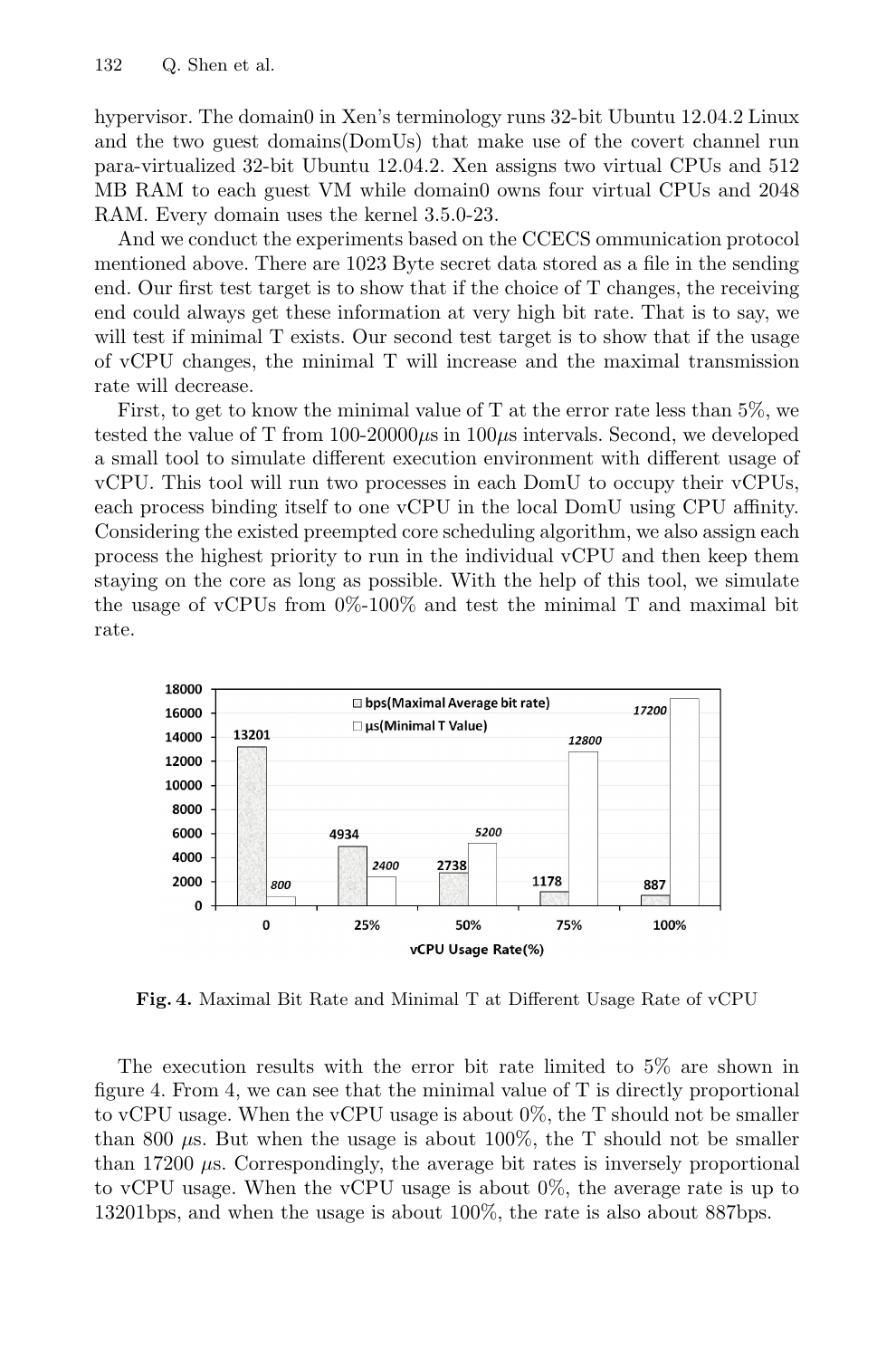As a result, if the T is not smaller than the minimal T, two guests could always share large information using CCECS even th[ough](#page-9-9) the vCPU is busy.

#### **5 Discussion**

Since the exclusiveness of interdomain event channels, the accuracy rate is steadily high if the minimal T is adequate. To lower the danger of the covert channel, two possible solutions are discussed here. First, adding security checks to the operations of creating, binding, closing and quering event channels between domains. As we know, if the XSM(Xen Security Module) is enabled in Xen hypervisorte[14] and the restriction policy is adequately enforced, this covert channel can be controlled to some extent. The second solution is to reset all event channels randomly in each domain. This will affect the time of state change and state query in CCECS, and thus the accuracy of bits transimission will be decreased.

Furthermore, intradomain threat scenario using CCECS may exist when two processes running in the same domain. In this case, the guest OS does not permit them to communication with each other because of the mandatory policy enforced in the operating system. But if the Xen hypervisor does not restrict the event channel between them, the CCECS communication between them may happen and will result in the data leakage from one process to another process. We had evaluated the bit rate also, which is also very high but obviously lower than the interdomain scenario. This is because the interferences between two processes in the same domain is more often than those in the different domains.

# **6 Conclusion and Future Work**

<span id="page-8-0"></span>In this paper, we first demonstrate the danger of existing covert channels. Then we introduce the event channel mechanisms of Xen. After that, we design a protocol for CCECS(Covert Channel using Event Channel State) and implement it on Xen hypervisor. Then we do a series of experiments to evaluate CCECS, which can arrive at average 13210bps with error rate less than 5\%. Additionally, the state event channels is only impacted by either end of the channel, so the channel is high noise-tolerant. In a word, CCECS is a perilous threat to Xen, its bit rate is larger than most existing covert channel till now.

Our future job is mainly to do some experiments in Amazon EC2 and check if the CCECS still works in the real world. The second aspect is to optimize the transmission scheme because there may be new encoding method to improve the transmission rate of CCECS. The third aspect is to analyze some new communication method introduced in Xen's latest release(e.g. Xen4.3), check if some other factors will downgrade the threat of CCECS.

#### **References**

1. Chen, Y., Paxson, V., Katz, R.H.: What's New About Cloud Computing Security? Technical report, UCB/EECS-2010-5, EECS Department, University of California, Berkeley (2010)